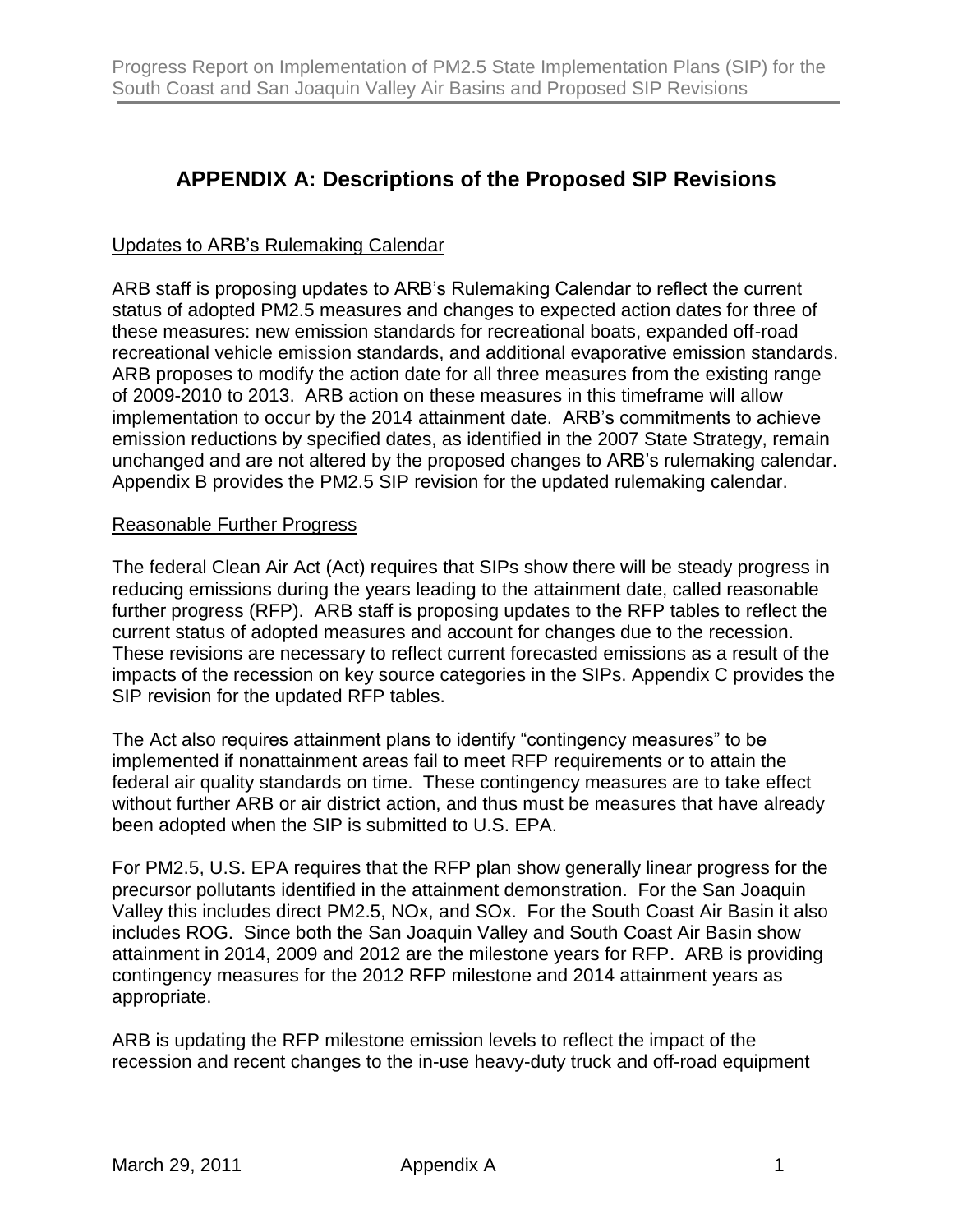rules, and also the ocean-going vessels rule for the South Coast. Appendix C Tables 1 and 2 display projected emission levels in each of the RFP years, showing continuous progress towards the attainment levels for the San Joaquin Valley and the South Coast Air Basin, respectively. The RFP levels in both areas meet U.S. EPA requirements for demonstrating generally linear progress.

For the San Joaquin Valley, the estimates of emission levels in the RFP milestone years consider baseline emissions and emission reductions accomplished by District adopted rules. Approximately one year's worth of RFP reductions are reserved from existing emission reductions for contingency purposes for NOx and SOx in 2012. For PM2.5, SOx reductions that are in excess of those needed to meet RFP and contingency are reserved for PM2.5 contingency purposes.

For the South Coast, emission estimates for the milestone years considered baseline emissions, emission reductions from ARB adopted rules, and emission reductions accomplished by District adopted rules. All existing emission reductions are credited towards meeting the RFP milestones, with no reductions withheld for contingency purposes. This is appropriate given recent air quality progress in the South Coast.

For the 2014 attainment year, the additional emission reductions accrued in 2015 from baseline emission reductions are relied upon to meet the contingency requirements for both the San Joaquin Valley and the South Coast.

### Updates to the Transportation Conformity Budgets

ARB is proposing to update the transportation conformity budgets applicable to the federal annual PM2.5 standard for the South Coast and San Joaquin Valley and establish a trading mechanism that will ensure that the impact of on-road emissions will be consistent with the attainment demonstration in future years. The basis for the trading mechanism is the SIP attainment modeling which established the relative contribution of each PM2.5 precursor pollutant. These updates account for the action taken by the Board in December to amend the truck and bus regulations to include better data and improvements to the emissions inventory, and reflects the current rulemaking calendar. Appendix D provides the SIP revision and description of the trading mechanism.

The Act requires metropolitan planning organizations (MPO) to demonstrate that their regional transportation plans (RTP) and transportation improvement programs (TIP) are consistent with progress toward and attainment of the NAAQS. MPOs use modeling to estimate regional emissions based on projected motor vehicle travel on the region's road and transit facilities.

The level of emissions for on-road motor vehicles, such as cars, trucks, and buses, consistent with SIP progress and attainment, is called a "motor vehicle emissions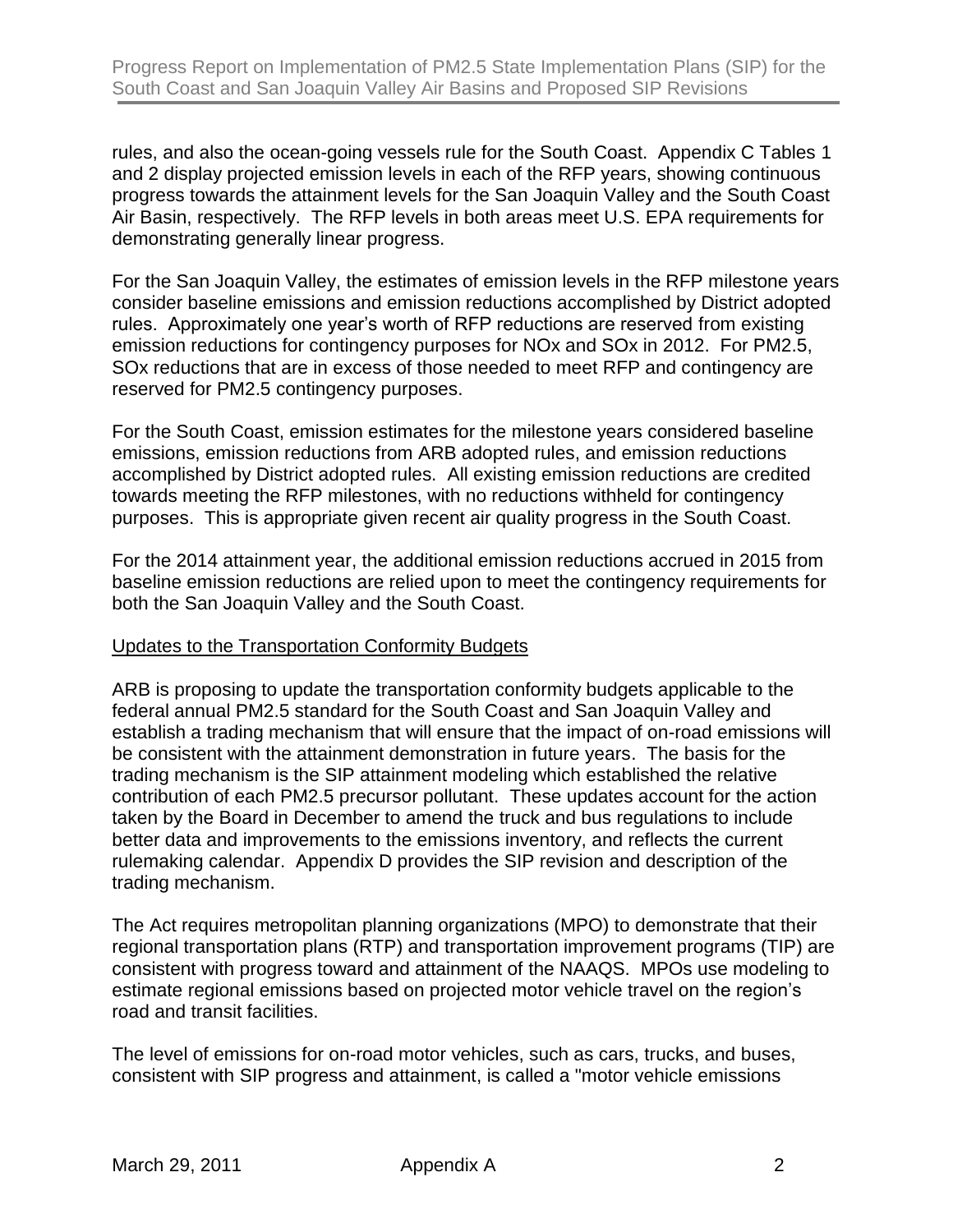budget." For conformity, projected emissions from highway and transit use must be less than or equal to the budget. Budgets are developed during the air quality planning process in consultation with ARB, regional air districts, U.S. EPA, the U.S. Department of Transportation, and MPOs and provide for public review and comment.

The conformity budgets use the SIP on-road mobile source inventory which includes an updated heavy duty diesel truck and bus inventory that reflects the 2010 truck and bus regulatory amendments. This adjustment reflects the difference between the baseline SIP on-road motor vehicle emissions inventory from EMFAC2007 and the new truck and bus inventory that incorporates the impacts of both the recession and final regulations. The ton per day change in emissions is incorporated as a line item adjustment to the updated transportation conformity budgets (see "State Strategy Adjustments" line item in Tables A-1 and A-2 below).

Methodologically, the State Strategy Adjustments line item is then subtracted from the baseline SIP on-road motor vehicle emissions inventory from EMFAC2007. Importantly, the SIP baseline emissions inventory continues to be based on the activity data (e.g. vehicle miles travelled) provided by the SIPs.

This line item approach to account for State strategy reductions is consistent with the approach used to develop the originally submitted budgets. Following is an example of how the line item adjustment is calculated and used to develop the conformity budgets.

This example reflects the derivation of the 2014 NOx budget for South Coast Air Basin.

- The combined NOx emissions from medium and heavy heavy-duty trucks, school buses and other buses are retrieved from the baseline EMFAC2007 SIPs inventory (145 tpd NOx) and the new truck inventory (132 tpd NOx).
- The difference between these emissions is calculated (145 tpd  $-$  132 tpd = 13 tpd NOx).
- 13 tpd NOx reflects the difference between the SIPs baseline inventory and the new truck inventory.
- 13 tpd is then added to the emission reductions in CY 2014 that were already identified in the SIPs from State and local strategies, including: Smog Check improvements and AB 923 Light and Medium-Duty High-Emitter Identification programs (13 tpd + 0.7 tpd = 13.7 tpd NOx)
- 13.7 tpd NOx is the total "State Strategy Adjustments" and is then entered into the conformity worksheet

The transportation conformity budget development worksheets are included in Tables A-1 and A-2 below, with the proposed SIPs budgets found in Appendix D.

Note that the "Adjustments to Baseline" line item originally included benefits for adopted regulations for solid waste collection and public fleet vehicles, heavy duty chip re-flash, and heavy duty truck idling, since the impacts of these regulations were not included in EMFAC2007. The benefits of these regulations are now reflected in the new truck and bus inventory baseline, and, therefore, are no longer included as a line item adjustment.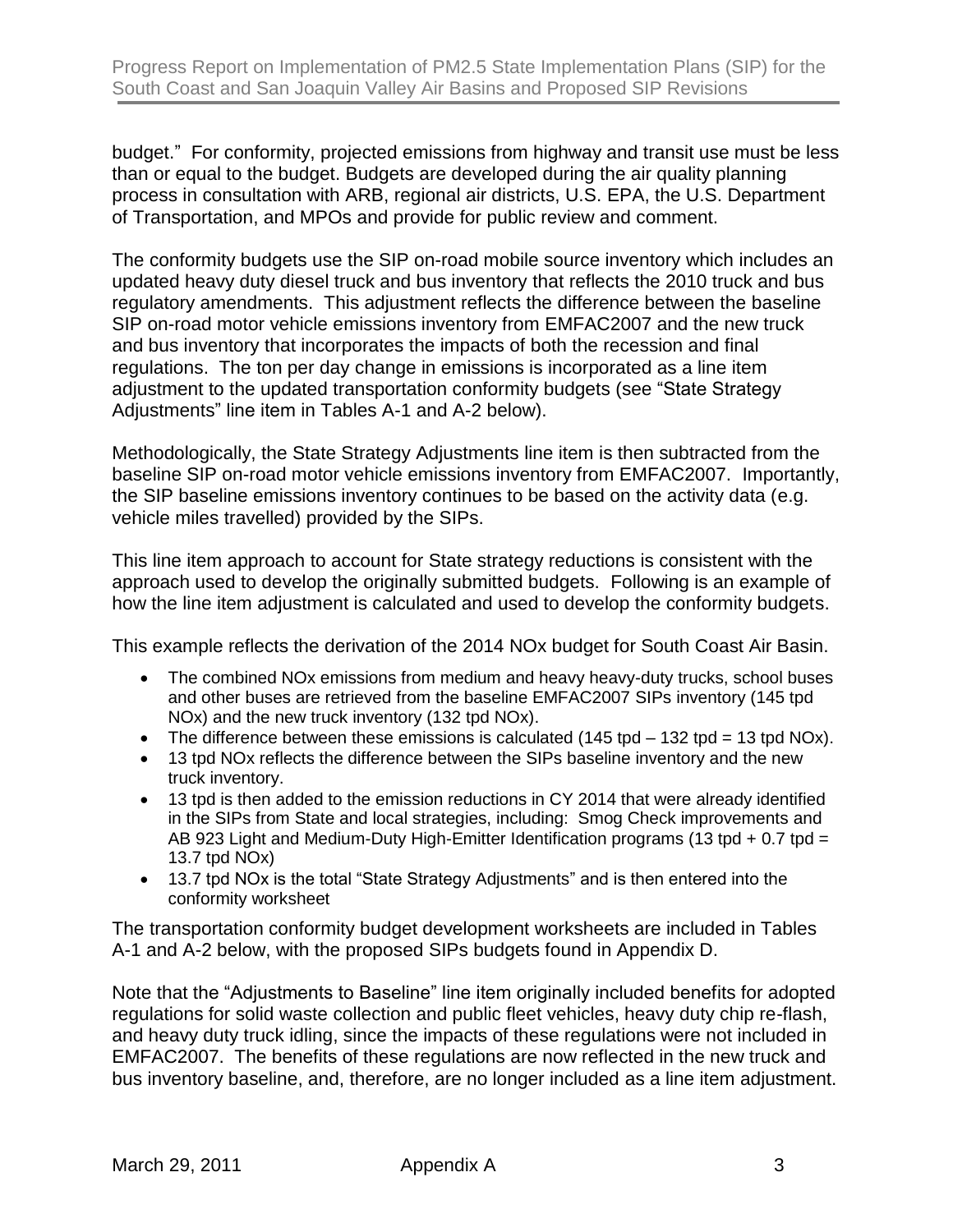The remaining "Adjustments to Baseline" consist of reductions from AB 1493 (Pavley) and benefits from the on-road portion of the Carl Moyer program.

#### **Table A-1 South Coast Air Basin PM2.5 Transportation Conformity Emission Budget Worksheets\***

*(Annual Average – Tons per Day)*

| <b>South Coast Air Basin</b>      | 2012       |            |              | 2014       |            |              |
|-----------------------------------|------------|------------|--------------|------------|------------|--------------|
|                                   | <b>ROG</b> | <b>NOx</b> | <b>PM2.5</b> | <b>ROG</b> | <b>NOx</b> | <b>PM2.5</b> |
| <b>Baseline Inventory</b>         | 162.6      | 350.8      | 17.5         | 146.1      | 305.7      | 17.2         |
| Re-entrained Road Dust (Paved)    |            |            | 18.8         |            |            | 19.0         |
| Re-entrained Road Dust (Unpaved)  |            |            | 1.0          |            |            | 1.0          |
| <b>Road Construction Dust</b>     |            |            | 0.2          |            |            | 0.2          |
| <b>State Strategy Adjustments</b> | $-3.8$     | $-21.2$    | $-1.2$       | $-9.2$     | $-13.7$    | $-2.7$       |
| <b>Adjustments to Baseline</b>    | $-0.4$     | $-1.2$     | $-0.1$       | $-0.6$     | $-1.3$     | $-0.2$       |
| <b>Budget</b>                     | 159        | 329        | 37           | 137        | 291        | 35           |

\*Budgets are rounded up to the nearest ton.